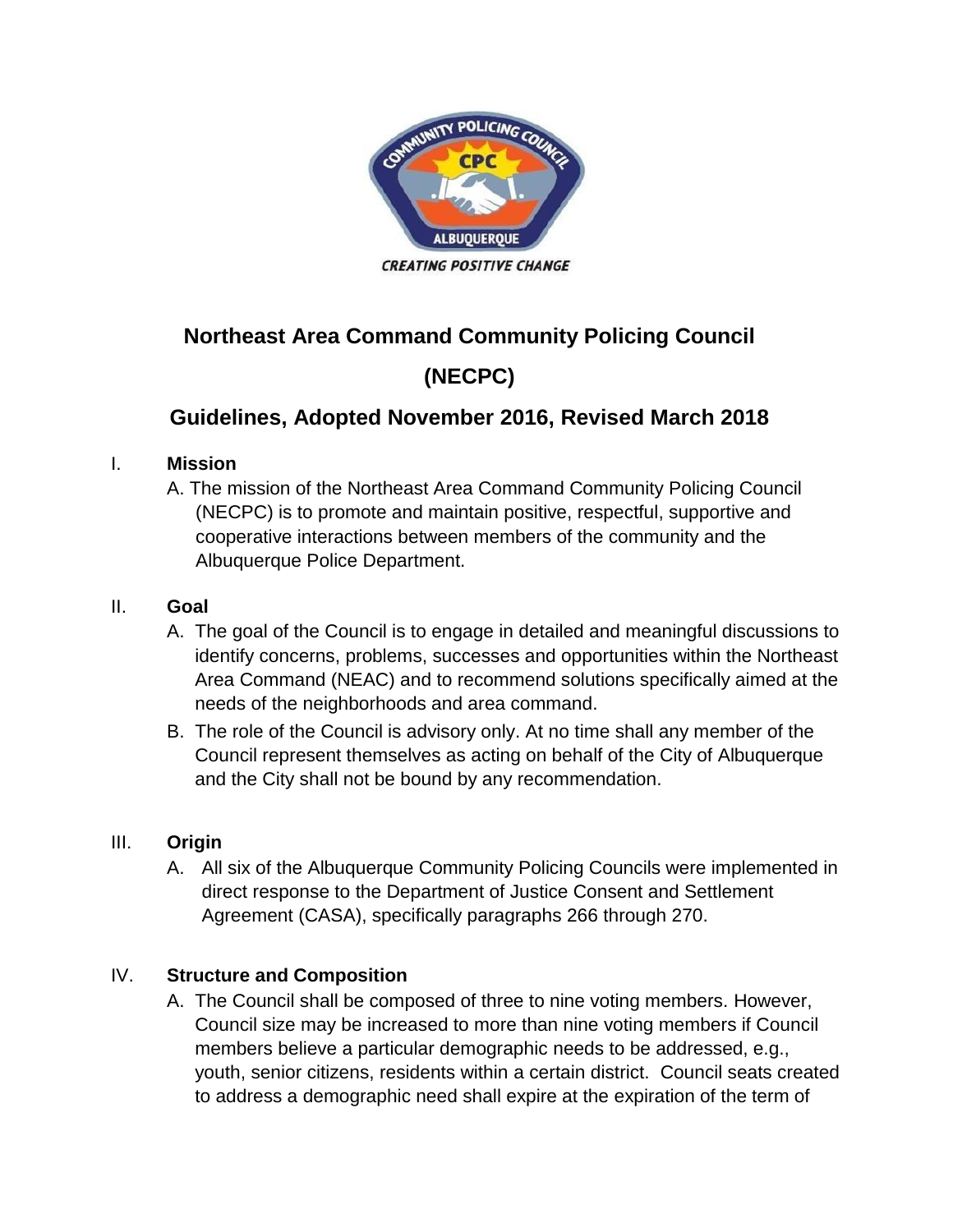the member appointed to the seat. These seats may be reauthorized by the Council as long as there is a need for them.

- B. Representatives of the Albuquerque Police Department (APD) Northeast Area Command shall serve as advisors to the Council.
- C. The meetings will be held at locations accessible to the community.
- D. The City of Albuquerque will provide facilitators to act as recorders and provide administrative support. They will assist primarily with the resolution, notice, agenda and minutes.
- E. Meetings will be scheduled for a maximum time of 90 minutes. Public input and public comment will be allowed on relevant topics. Meetings may continue after 90 minutes at the discretion of the Council Chair.
- F. A quorum is established by the presence of one half of voting members.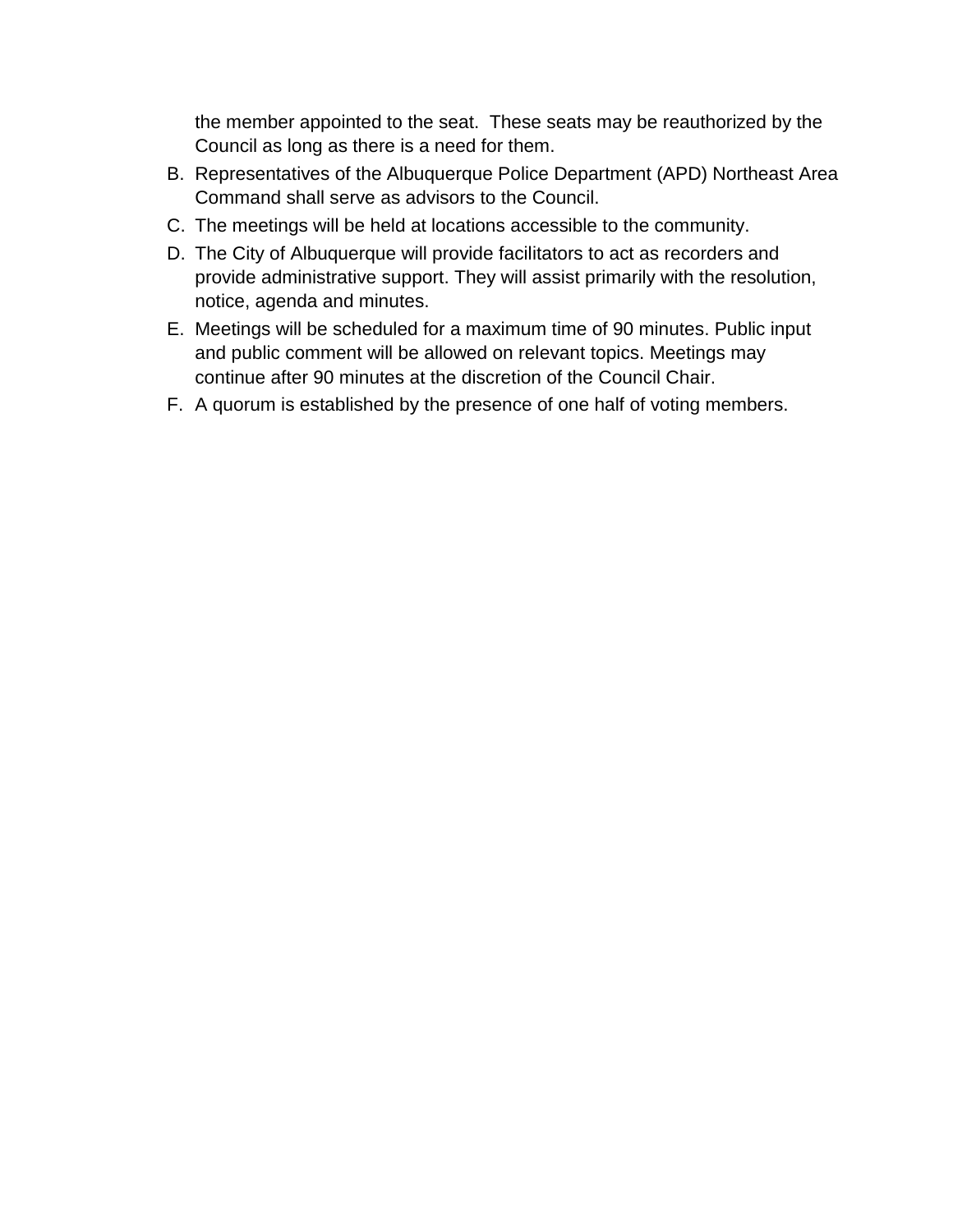#### V. **Qualifications**

- A. An individual who submits an application for appointment to the NECPC shall be referred to as a candidate until appointed through the process outlined in paragraph VI.
- B. Each candidate for the NECPC shall reside or work in the City and within the boundaries of the Northeast Area Command. "Work" location shall be defined as the address where an individual would receive work related mail. No elected city official and no member of the immediate family of any elected City official shall be appointed as a voting member.
- C. Any criminal conviction will be reviewed on a case-by-case basis by the full council in an executive session. A conviction or deferred sentence shall not be an automatic disqualifier for a candidate. Refer to paragraph VI. section F for more information.
- D. Each candidate shall demonstrate the ability to attend monthly meetings, committee meetings, summit meetings, and 2 community meetings per year as a presenter for CPC.
- E. Each candidate shall exhibit professionalism and work ethic required for meaningful participation in meetings, discussions, hearings and other public forums. This specifically includes demonstration of the ability to work well with others and act appropriately in a group of diverse and potentially divergent viewpoints.
- F. Each candidate shall become familiar with the Conflict of Interest provisions in the City Charter. Art. XII Section 4. Any conflict of interest may disqualify a candidate. Failure to disclose a potential conflict shall immediately disqualify the candidate. Failure to disclose a conflict of interest prior to appointment or failure to disclose conflicts of interest that may arise during an appointment term is just cause for removal from the council. .

## VI. **Appointment**

A. Community members interested in becoming voting members of the Council shall submit an application to the council via the APD : http://www.cabq.gov/mayor/police-outreach/community-policing-council-applic

ation. Community members appointed to address a demographic underrepresentation may be recruited by the Council even without an application. However, prior to appointment the candidate must complete an application on the city website to maintain transparency of Council membership.

- B. APD will submit all applicant information to the NECPC Chair for consideration by the Council.
- C. The Council shall interview each candidate in executive session.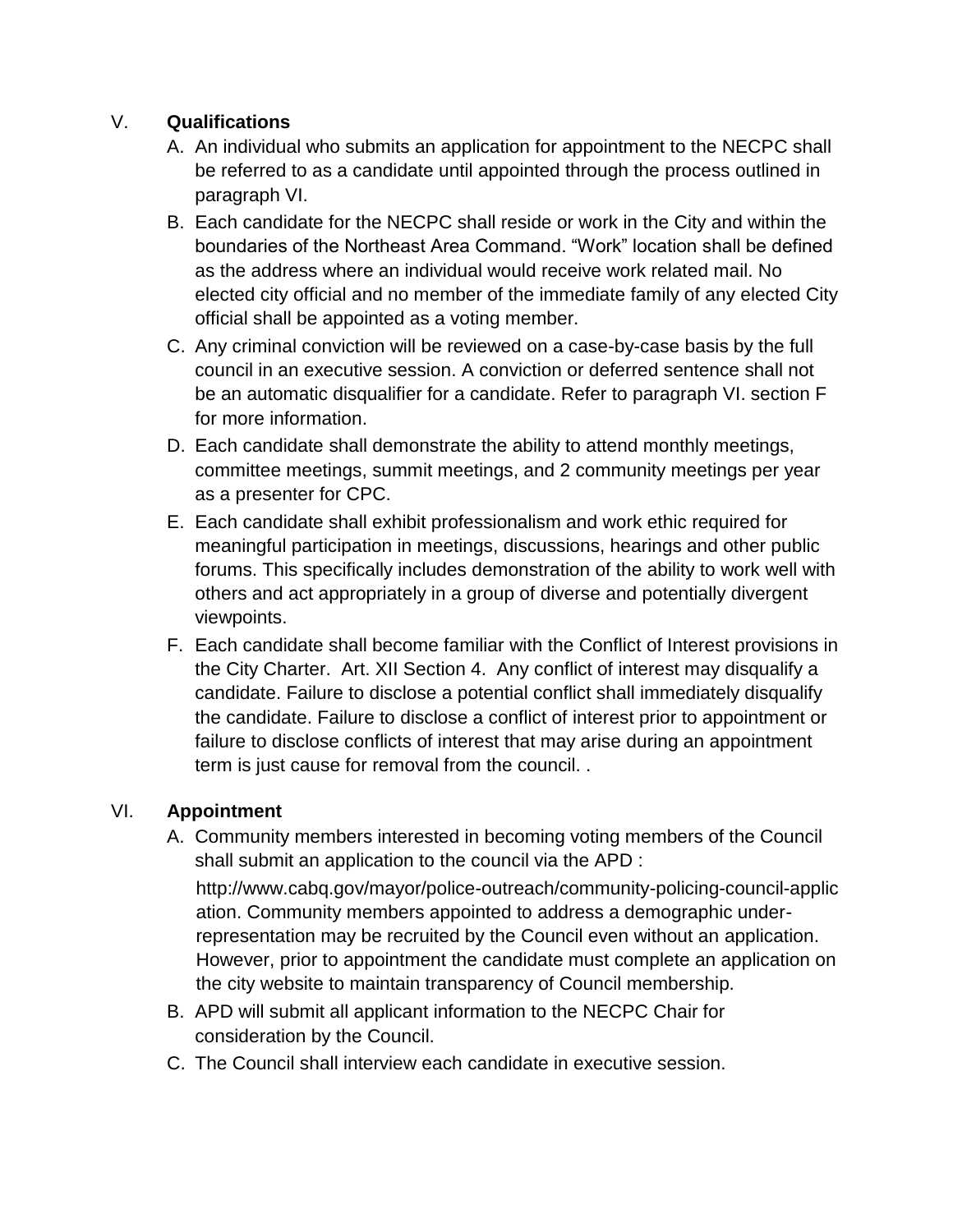- D. Candidates shall be appointed by a majority vote of the Council during general session.
- E. If a candidate is unable to attend the vote, he/she shall be notified by the Council chair or his/her appointee about the outcome of the appointment process.
- F. If a candidate is not appointed by majority vote, the candidate may re-apply no sooner than 6 months from the date of the vote.
- G. Appointees must successfully pass an APD background check prior to appointment. Background checks may be completed as part of an application to the Citizen Police Academy or as a part of a request for an APD ride-along.
- H. The Chief of Police or his or her representative shall select APD representatives for the police advisory positions.

#### VII. **Term**

- A. Each new voting member shall be appointed for either a two or a three-year term in consultation with the new voting member and the existing council. Every effort will be made by the council to accommodate a new members requested term and exceptions may be made on a case-by-case basis to allow shorter terms. The council will attempt to stagger terms in order to leave a mix of experience levels on the council at any given time.
- B. Individuals selected to fill under-represented groups shall be appointed for a one-year term. These individuals may be reappointed or may request appointment to one of the nine "regular" seats. These individuals shall be subject to the five-year limit of Section VII C, regardless of the mix of special and regular appointment.
- C. Members shall be limited to five-years of appointment on the council within a ten-year period regardless of continuity of service.
- D. Terms, APD ride-alongs, CPA graduation status, and attendance shall be recorded and tracked by the chair. Terms and voting member seats shall be recorded and publicly available via the CPC webpage.
- E. Two year terms: Seat 1, Seat 3, Seat 4, Seat 6, and Seat 8 Three year terms: Seat 2, Seat 5, Seat 7, and Seat 9.

## VIII. **Removal/Resignation/Vacancy**

A. Members of the Council are expected to exhibit the highest ethical and professional standards. See the NECPC Code of Conduct for members. B. The Council may remove a voting member by a 2/3 majority vote of the council for a violation of the Code of Conduct or a violation of these guidelines.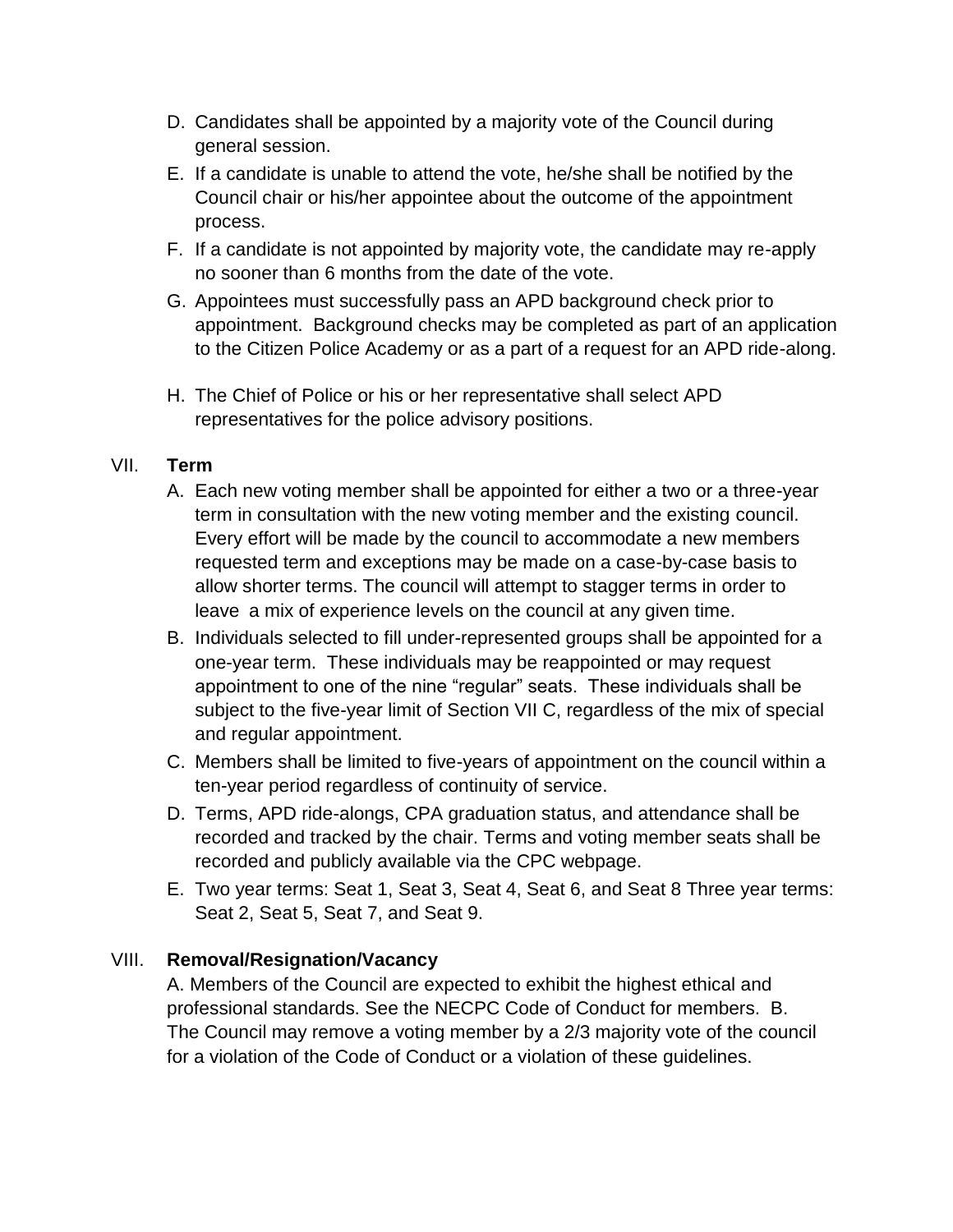- C. A member may be removed after missing two of the previous three general meetings.
- D. Committee meeting attendance shall be recorded by the committee chair. No member shall be absent for more than 4 committee meetings per year or 2 of the previous 3 meetings.
- E. Absences shall be considered excused when the chair (or vice chair in the case of an absence of the chair) is notified prior to the start of the general meeting. Excessive excused absences may still be grounds for removal from the council under the provisions of the Code of Conduct.
- F. A voting member shall be considered tardy to a meeting if he or she arrives more than 10 minutes after a meeting is called to order. Excessive tardies may be grounds for dismissal under the Code of Conduct.
- G. A voting member may formally resign from the council via email to the Chairperson and Vice-Chairperson.
- H. A voting member removed by the council shall be notified via email by the Chairperson about the cause for removal.
- I. Vacancies shall be filled through the identified appointment process with replacements designated to complete the term of the vacant member.
- J. Council Officers who are removed or resign from the Council during their term shall be replaced by the election process outlined herein at the next regular meeting of the Council where a quorum is established.

## IX. **Election of Council Officers**

- A. By majority vote, the members of the Council shall select a Chairperson, Vice-Chairperson, and any other Council Officers deemed necessary. These officers shall be voting members of the Council. Individuals selected to represent under-represented groups may not serve as a Council officer while serving a one-year term.
- B. The outcome of this annual election and the list of officers shall be recorded in the minutes of the January meeting and officers shall be publicly listed on the website.
- C. The Chairperson and a Vice-Chairperson shall be elected for a term of one year, and may serve additional terms if elected.
- D. Elections shall generally occur at the first meeting of the calendar year where a quorum is established, or at the next monthly meeting after a vacancy of an officer position.

#### X. **General Members**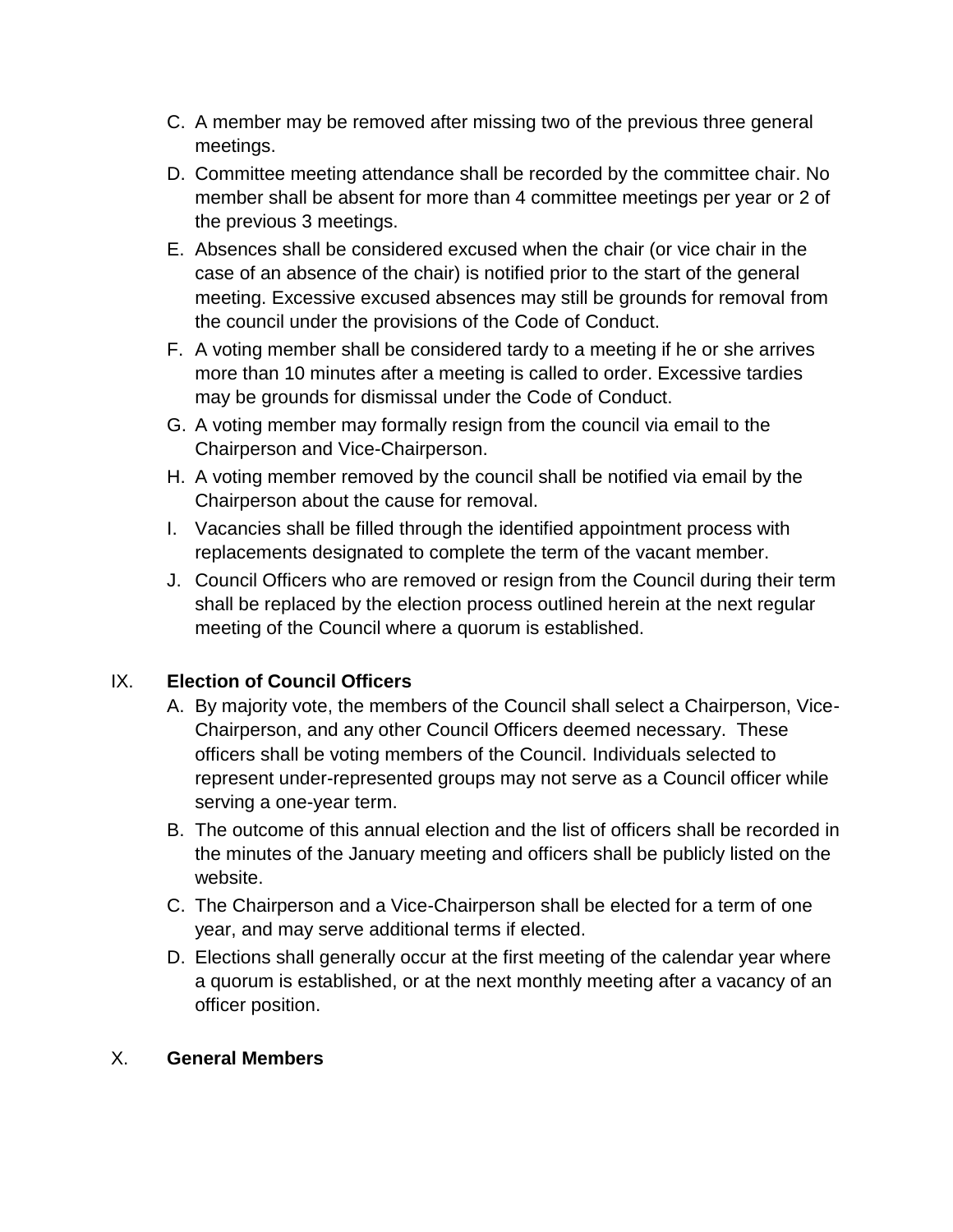- A. Any member of the community or a representative of a stakeholder group may become a general member of the Council by requesting membership status.
- B. A request for membership status is implied in providing contact information to the council via the sign-in sheet or email.
- C. The Council will maintain a record of general members' contact information as defined in paragraph XI section B.
- D. General members will receive copies of agendas, minutes, and other Council documents via email.
- E. The council will not share names and/or contact information of General Members with any outside entity including the APD. General member information will only be accessible to voting members of the council for official business of the council.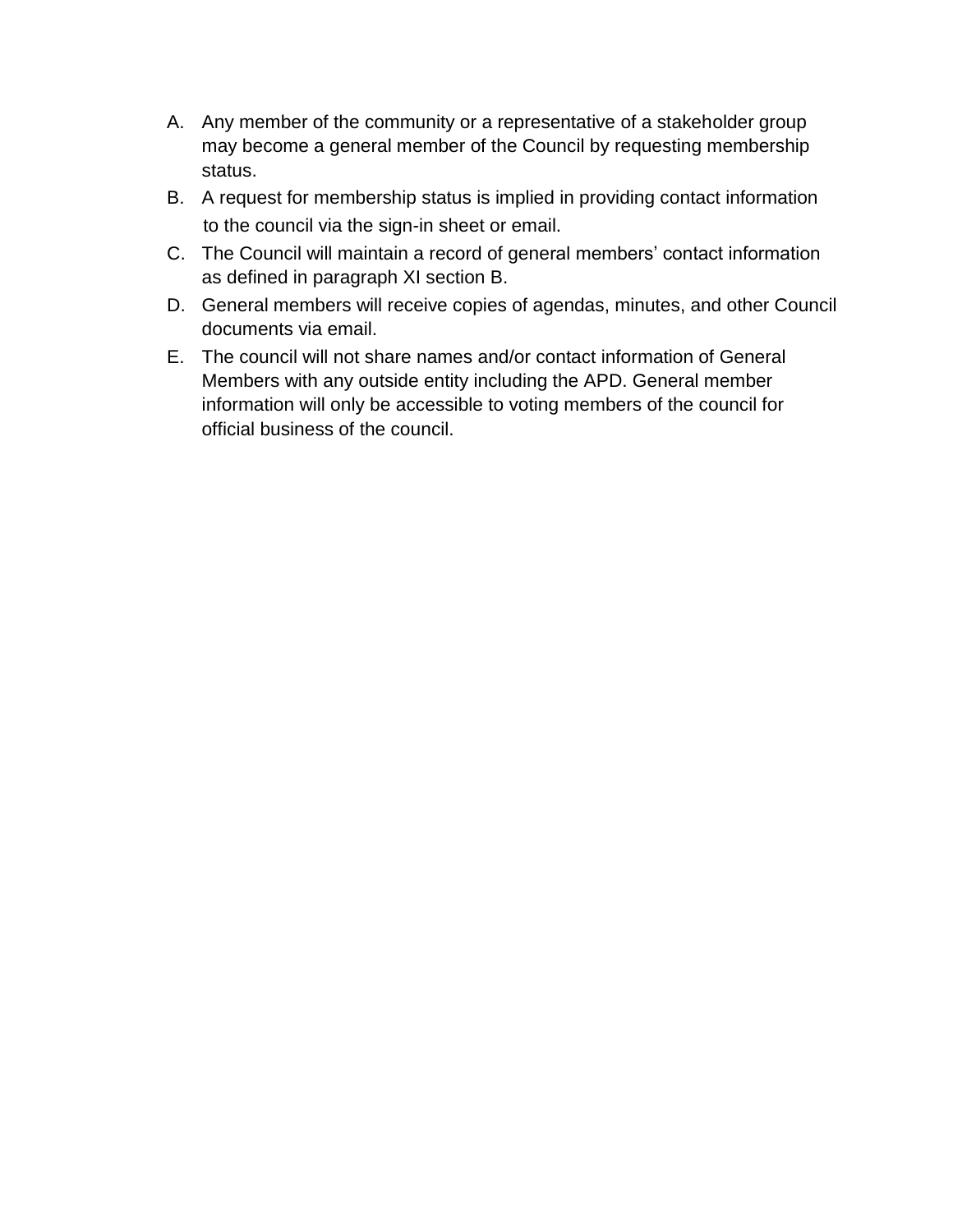#### XI. **Duties**

A. The **Chairperson** shall:

- 1. Prepare agenda for, preside at and conduct all general meetings of the Council and executive session.
- 2. Draft announcements of meetings and other special events.
- 3. Sign all agreements, recommendations and documents in the name of the Council after they have been approved by the Council.
- 4. Assign committee positions to voting members as outlined in Paragraph XIV.
- 5. Track voting member terms, qualifications, attendance, and contact information.
- 6. Disseminate information on pertinent matters to voting members.
- 7. Serve as the representative of the Council in meetings and discussions with other organizations and agencies.

#### B. The **Vice-Chairperson** shall:

- 1. Perform the duties of the Chairperson if the Chairperson is unable to do so or is absent.
- 2. Provide email notice of meeting agenda and previous meeting minutes to the member contact list as defined in paragraph X., a minimum of 3 days prior to each meeting
- 3. Email or otherwise post announcements of meetings, other events and information to the membership and general public via appropriate public information sources ie. district coalitions, neighborhood associations and Nextdoor.com.
- 4. Perform such other tasks as may be assigned by the Council.
- 5. At the request of the Chairperson, assist in the performance of the duties of the Chairperson.
- C. The **Secretary** shall perform the following duties:
	- 1. If facilitator is not available, record minutes or designate another voting member or general member to do so.
	- 2. Receive from facilitator an editable copy of the minutes within five days of the meeting.
	- 3. Coordinate with other council members to ensure the minutes are an accurate record of the meeting, and update draft minutes with any corrections offered by members.
	- 4. Timely provide minutes to the facilitator and the chair in PDF format for dissemination and review at the next scheduled general meeting.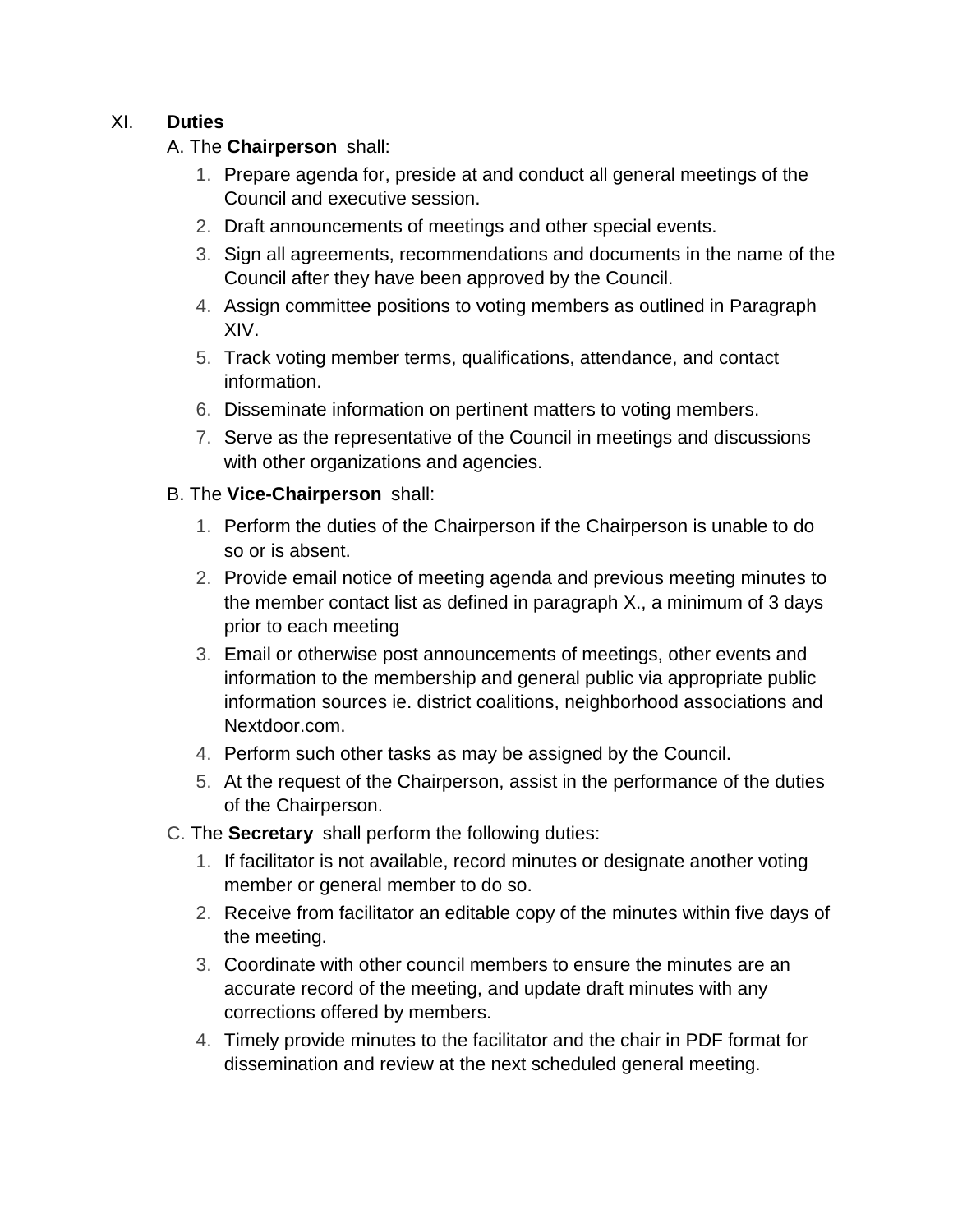- 5. Keep updated records of all: minutes, agendas, sign-in sheets, contact information, recommendations, and annual reports.
- 6. Provide the following to appropriate city representatives as PDF's for a matter of record and integrity: annual reports, recommendations, minutes, and agendas.
- 7. Confirm the accurate and timely posting of agendas, reports, minutes, recommendations, and other materials to the CPC website. Report issues to the CPC website manager.
- 8. Maintain the tri-fold display and other meeting materials or delegate their maintenance to another member.
- D. **Voting Members** shall (includes officers above):
	- 1. Attend monthly CPC meetings.
	- 2. As soon as possible, preferably at the first class after appointment, , complete the required Civilian Police Academy (CPA), or a modified version provided by APD. It is understood that members appointed to a one-year term may not be able to attend a CPA. However, every effort should be made to do so.
	- 3. Participate in a minimum of one APD ride-along within the Area Command. Ride-alongs during each shift and in other area commands are strongly recommended.
	- 4. Annually attend a minimum of two neighborhood or community meetings as formal representatives of the CPC.
	- 5. Attend committee meetings and actively participate.
- E. **General Members** shall perform the following duties:
	- 1. Attend monthly meetings as available.
	- 2. Provide input to the Council.
	- 3. May Chair or serve on ad hoc committees for the NECPC.
	- 4. May submit recommendations to the council for review and possible modification/approval.
	- 5. Must reside, work, or be acting as representatives of recognized stakeholder groups in the Northeast Area Command.

#### XII. **Meetings**

- A. The voting members may adopt or modify rules and procedures relating to the operations of the Council.
- B. The Council shall set meeting schedules as desired, but will meet no less than four times per year.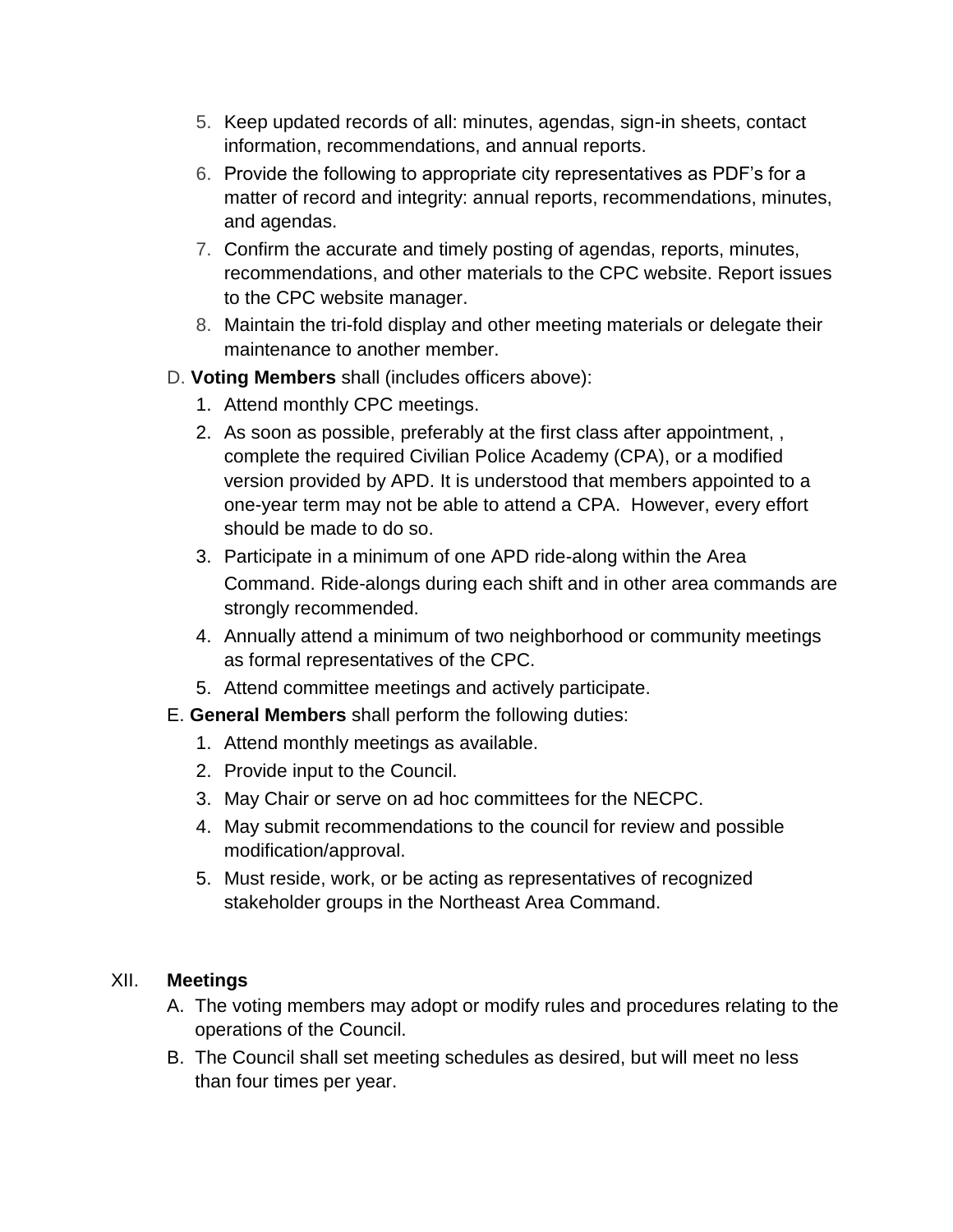- C. Voting members must be present to participate, but may participate via online video conference, telephone, or similar communications equipment that allows all participants to communicate at the same time. Off-site participation shall only be allowed in limited circumstances and not on a repeated basis.
- D. Special meetings may be called upon the request of the Chairperson if a quorum is available to meet.
- E. General council meetings shall be open to the public.
- F. Relevant community comments and questions are encouraged during discussions.
- G. During the public comments, general members and members of the public shall be limited to a maximum of 2 minutes. Comments shall not be repetitive.
- H. The Council is not bound by the Open Meetings Act, but will make every effort to adhere to the general principles of OMA.
- I. Votes shall be called by the chair at public meetings for the adoption of meeting minutes, meeting agendas, resolutions, recommendations, and amendments to guidelines, officer elections and new member appointments. A voice vote is acceptable.

## XIII. **Executive Session**

- A. Voting members of the Council may enter an executive session where general members and the general public are excluded.
- B. An executive session may be called by the Chairperson or by a majority vote of the council.
- C. Executive sessions should be scheduled in order to provide minimal disruption of the normal business of the Council.
- D. Interviews of prospective Voting Members are personnel matters and may be reserved for executive session.
- E. Executive sessions may be held totally separate from the general meeting.
- F. Executive sessions shall be limited in formal votes, to those relating to matters not suitable for public audience. Determination of matters that meet this limited criteria is at the discretion of the chair. An override of the chair's determination can be made via a unanimous vote of all other members present at the meeting.
- G. The outcome of formal votes called in executive session shall be reported to the public in the next general meeting by the chair.

#### XIV. **Committees**

- A. The council shall maintain standing committees for the purpose of furthering the mission and goals of the CPC.
- B. Committees shall be created by through a majority vote of the full council.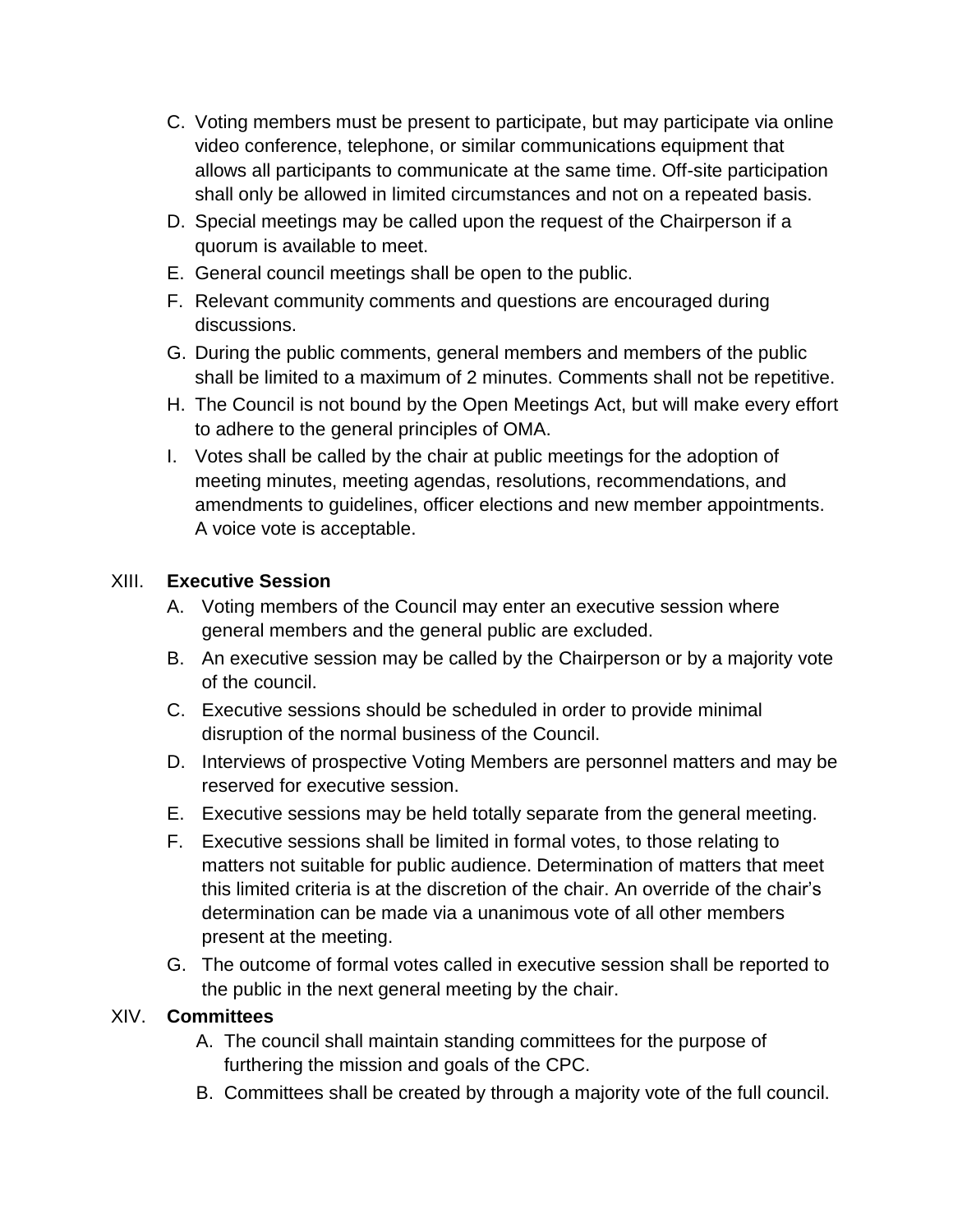- C. The chair shall keep record of standing committees and the membership of committees.
- D. The chair will assign members to individual committees to maintain diversity and equal numbers, while attempting to accommodate member preferences.
- E. Committees will elect a chair; each committee chair will preside over meetings, prepare agendas and update the council on work of the committee.
- F. Committees will meet as needed to effect their purpose as defined by the individual committee in its mission statement and goals.
- G. Committee meetings will be held at locations accessible to the public with notice of meetings posted on the CPC webpage a minimum of 3 days in advance.
- H. Committees shall produce work products which must be voted out of committee by a majority vote for consideration by the full council.
- I. The Rules and Operations Committee shall always include the chair and vice-chair as members
- J. Committees created, but not outlined in the guidelines may be dissolved by a majority vote of the council.
- K. Standing committees shall include but are not limited to:
	- -Rules and Operations
	- -Community Outreach
	- -Police Policy Review
	- -Recommendations and Resolutions

## XV. **Notice and Minutes**

- A. Meeting notices shall be posted on the city website and distributed to the public as defined in paragraph XI. B, 72 hours in advance and shall delineate specific items of business to be conducted.
	- 1. The Council shall keep written minutes of all its meetings which shall include at a minimum:
		- The date, time and place of the meeting;
		- The names of the voting members in attendance;
		- The substance of each proposal considered;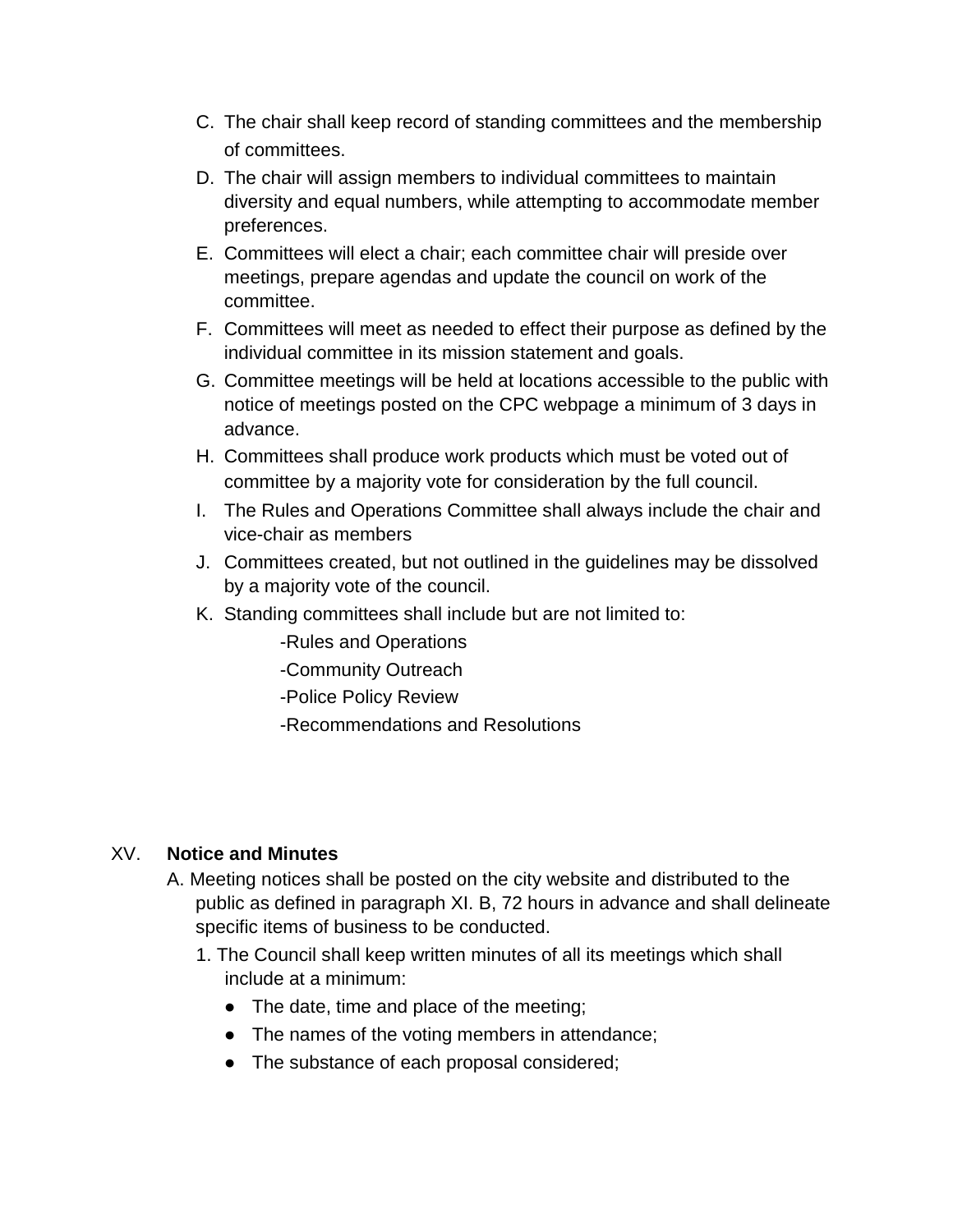- A record of any decisions or votes taken and how each specific member voted, if vote is not taken by voice.
- B. Draft minutes shall be prepared within 5 working days after the meetings and shall be approved, amended or disapproved at the next public meeting where a quorum of Voting Members is present.
- C. Approved minutes shall be sent to the APD Communication and Community Outreach Director (CCOD) or his/her designee via email for posting to appropriate websites within 5 working days of the meeting in which they were approved.

## XVI. **Agenda**

- A. Every agenda shall include as a minimum:
	- 1. Call to order
	- 2. Approval of minutes
	- 3. Approval of agenda
	- 4. Old business
	- 5. Area Command report
	- 6. New business
	- 7. Adjournment
- B. The Council shall seek public input (questions, comments, suggestions) throughout the meeting.
- C. Council may schedule speakers on topics of relevance to the Council's mission or of interest to the members.

## XVII.**Confidentiality**

- A. The elected Chairperson or designee will serve as the spokesperson for the Council.
- B. Between meetings, work of the committee may include emails which may be openly discussed at subsequent meetings. Most actions requiring a vote shall be done in public meetings; however, some personnel matters may be resolved by closed door vote in executive session at the chair's discretion.

## XVIII. **Political campaigns**

- A. The Council and/or individual voting members will not publicly endorse a political candidate under any circumstances at meeting/events, whether or not the political figure is present.
- B. Council members who are employed by elected/appointed political officials may not push their agenda or operate within that role at Council meetings.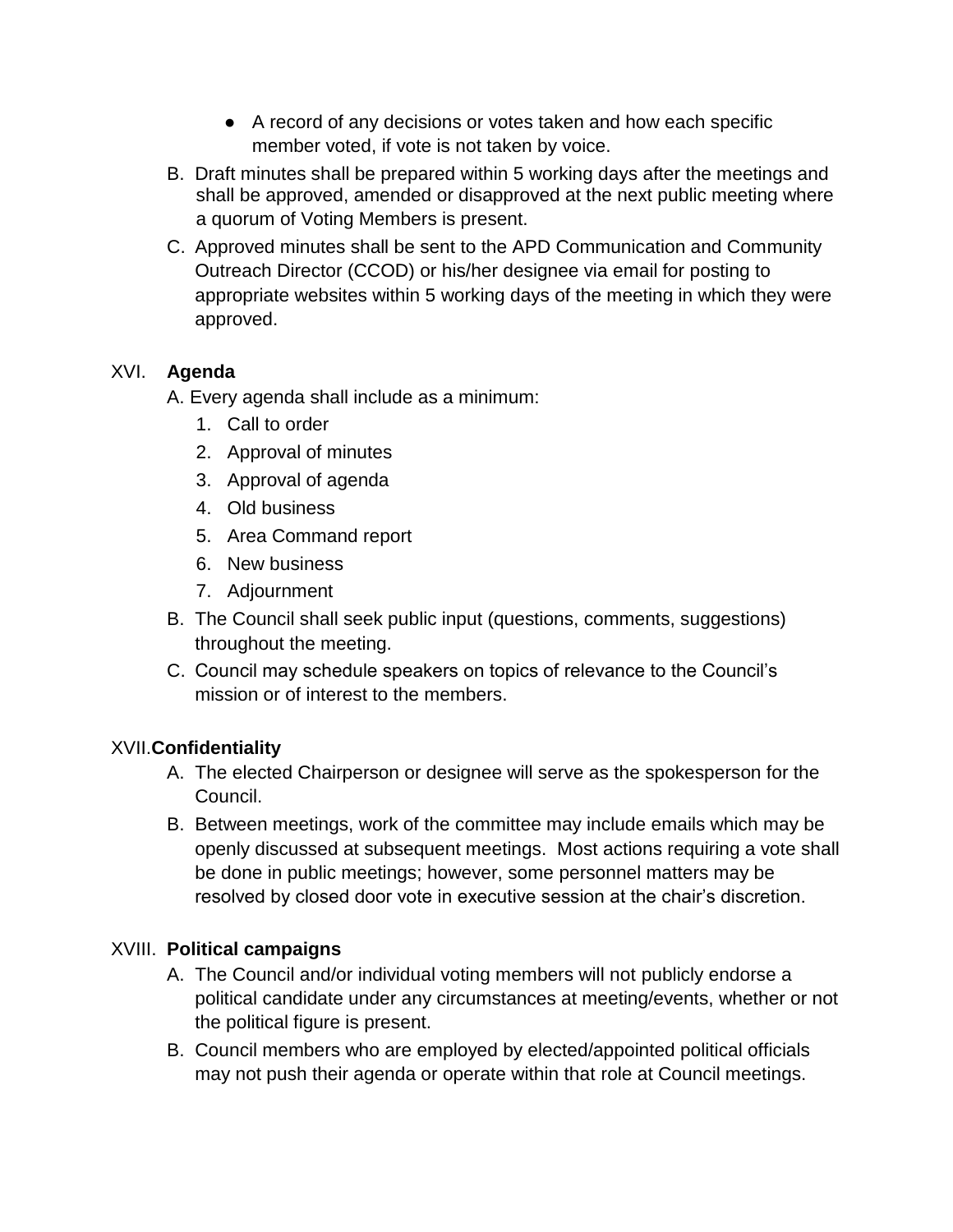C. Political candidates and their representatives will be asked to refrain from direct advocacy for their campaign and comments should be limited to the general topic at hand.

### XIX. **Recommendations**

- A. Recommendations made to the Chief of Police shall be approved by a majority of Voting Members in public meeting.
- B. Recommendations shall be submitted via e-mail or paper copy to the APD Communication and Community Outreach Director (CCOD) or his/her designee. Copies of recommendations should be sent concurrently to the Civilian Police Oversight Agency, other CPC Chairs and city councilors.
- C. The CCOD or his/her designee will respond to the Chairperson in writing within seven (7) business days confirming receipt of the recommendation.
- D. APD will provide a written response to the Chairperson within twenty (20) business days indicating action to be taken or:
	- 1. Requesting additional information
	- 2. Request for further review
- E. Within sixty (60) days, final action will be submitted in writing to the Council, authenticated by the Chief of Police.
- F. The CCOD or his/her designee, and the Area Commander if applicable, will be responsible for monitoring progress. The Chairperson of the Council shall appoint a member to track the progress.
- G. During each general meeting, the council will present a report to the public on the status of each active recommendation.
- H. A recommendation may be "closed" by a ⅔ majority vote of the council. Closure of a recommendation implies that all meaningful progress expected and implied by the original text has occurred in the judgment of the council.

## **XIX. Limitation of Powers**

- A. Members of the Council will not:
	- incur expenses or obligate the City of Albuquerque in any manner;
	- independently investigate citizen complaints against APD or any employee of the department;
	- conduct any activity which might constitute or be construed as an official governmental review of police actions;
	- conduct any activity which might constitute or be construed as establishment of City or APD policy.
- B. Members of the Council will address citizen concerns and seek solutions.

## **XX. Compensation**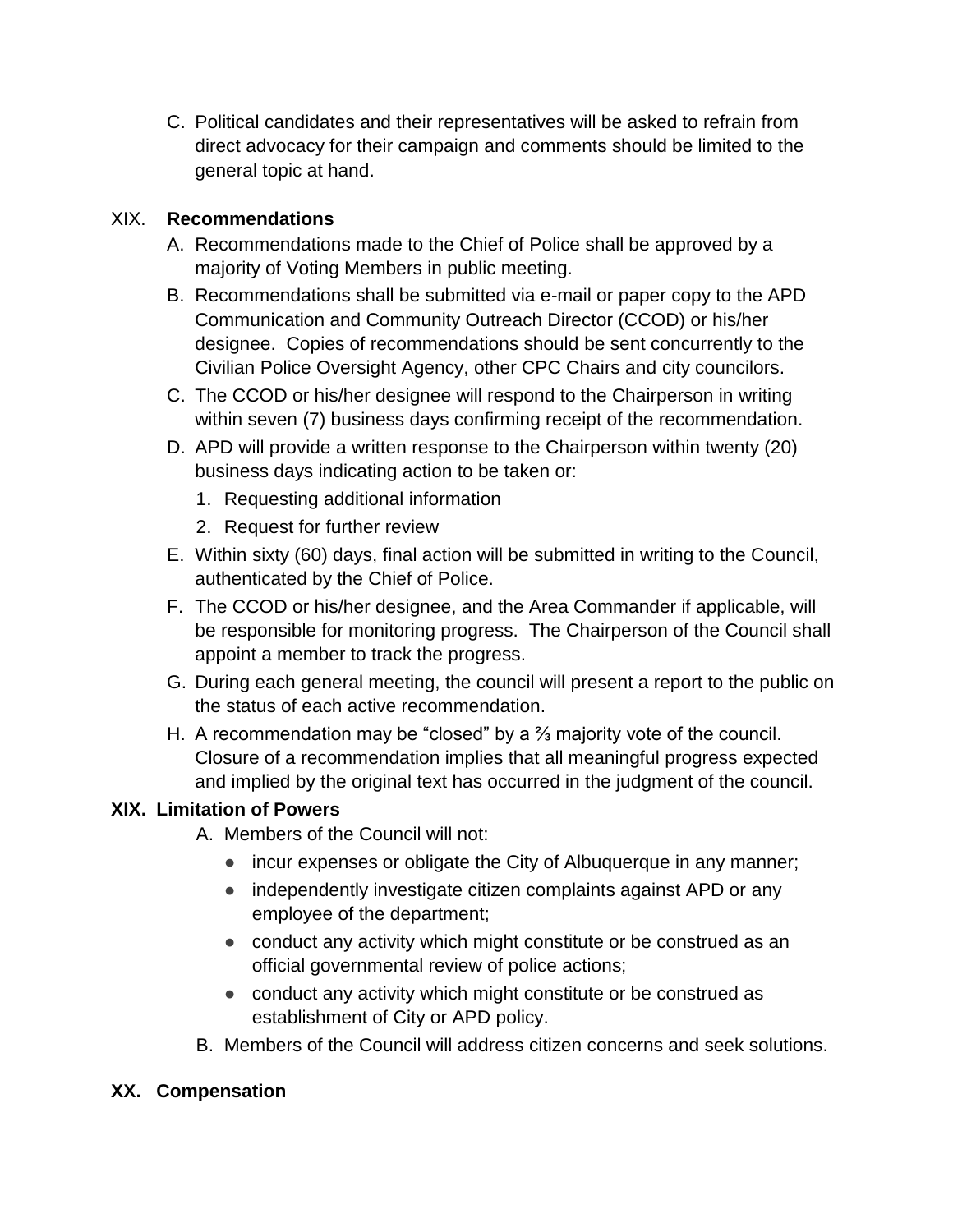- A. Members of the Council shall not receive any monetary or financial compensation. They are not employees of the City of Albuquerque and not eligible to receive employee benefits.
- B. Members will serve in a voluntary capacity.

#### **XXI. Adoption of these Guidelines**

- A. Terms and provisions of this document may be discussed in executive session.
- B. Adoption of these guidelines shall take place only in a regular public meeting of the Council.
- C. A majority of Voting Members present to conduct business at a regular public meeting of the CPC voting in favor of adoption is sufficient.
- D. Upon adoption a signed copy of the NECPC Guidelines shall be filed with the APD Communication and Community Outreach Director (CCOD) or his/her designee.
- E. A copy of these guidelines shall be available to the US Attorney and to the Independent Monitor or his representative.
- F. These Guidelines and associated documents shall be available to the public via the APD NECPC website.

#### **XXII. Changes and Amendments to these Guidelines**

- A. Changes to this document shall preserve the goals and mission set out in section I and II
- B. Changes and Amendments shall be fully documented.
- C. Adoption and ratification of any changes shall be approved by a majority of Voting Members in a public meeting.
- D. Amended guidelines shall be signed, filed, and distributed according to the Provisions of Section XXI, D, E, & F above.

We the undersigned Voting Members of the Northeast Area Command Community

Policing Council (NECPC) affirm that we Adopted these Guidelines by a Vote of

\_\_\_\_\_\_\_\_ (actual for & against)\_\_\_\_\_\_\_\_\_\_\_\_\_\_\_\_\_\_\_ in the NECPC Public Meeting of

\_\_\_\_\_\_\_\_\_ (date)\_\_\_\_\_\_\_ \_\_\_\_\_.